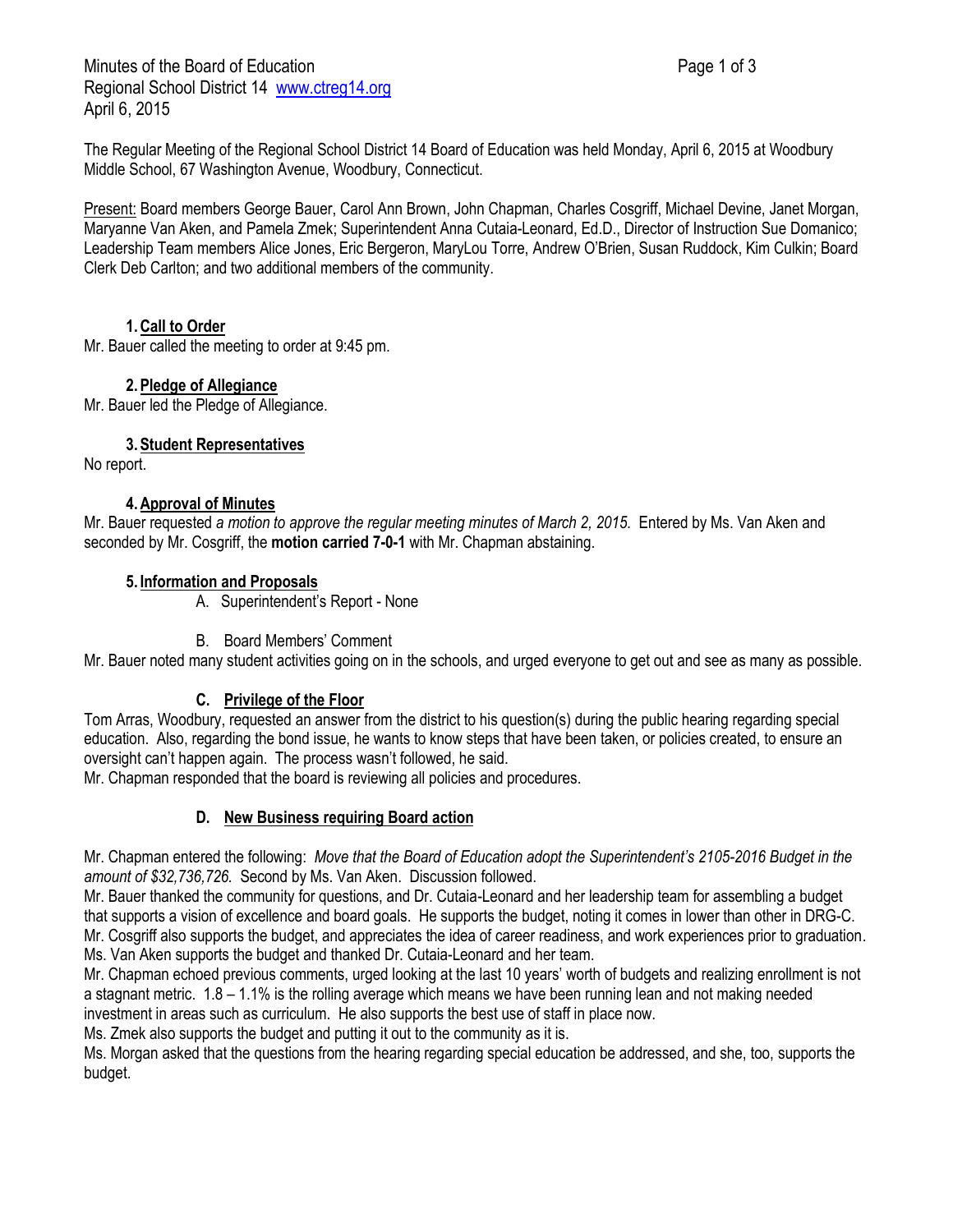Minutes of the Board of Education **Page 2 of 3** and 2 of 3 Regional School District 14 [www.ctreg14.org](http://www.ctreg14.org/) April 6, 2015

Mr. Devine felt the questions asked at the hearing were on topics covered in the budget workshops. He is satisfied with the information given, was particularly impressed with the student who spoke, and commended Dr. Cutaia-Leonard and Mr. McAllister on a great job with the budget.

**The motion previously entered and seconded carried 8-0.**

Mr. Bauer entered a motion to add the following to the agenda: *Motion to call the Annual District Meeting on Monday, May 4, 2015 at 7:00 p.m. at Nonnewaug High School concerning the 2015-2016 budget, with said Meeting to be adjourned to a referendum on Tuesday, May 5, 2015 from 6:00 a.m. to 8:00 p.m. in the towns of Bethlehem and Woodbury, Connecticut.*  Second by Ms. Van Aken. **Motion carried 8-0.**

Mr. Chapman entered the following: *Move that the Board of Education name Saturday, June 27, 2015 as NHS Graduation Date.* Second by Ms. Van Aken. Discussion followed regarding various options for a graduation date other than 6/27; however, in order to maintain 181 student days and graduate the seniors on a Saturday, the date of 6/27 was the best option. **Motion carried 8-0.** 

Mr. Chapman entered the following: *Move that the Board of Education approve the NHS DECA International Career Development Conference, Orlando, FL, April 24-29, 2015, for two (2) students and one (1) faculty chaperone, via air transportation, and funded by DECA and students (\$1250 per person/ \$500 paid by students).* Seconded by Ms. Van Aken, **the motion carried 8-0.**

Mr. Chapman entered the following: *Move that the Board of Education approve the NHS Team Beta field trip to the FIRST Robotics New England District Championships at WPI, Worcester, MA, April 9-11, 2015, for twenty (20) students and five (5) chaperones, transportation provided by parents, funded by Team Student Activity Account and students (approx. \$150 paid by student).* Seconded by Ms. Van Aken, the **motion carried 8-0.**

Mr. Chapman entered the following: *Move that the Board of Education approve the NHS Team Beta field trip to the FIRST Robotics World Championship Competition, St. Louis, MO, April 22-25, 2015, for twenty (20) students and five (5) chaperones, via air transportation, funded by Team Student Activity Account and students (approx. \$500 paid by student).*  Seconded by Ms. Van Aken, **the motion carried 8-0.**

Mr. Bauer requested the following: *Motion to call the Annual District Meeting on Monday, May 4, 2015 at 7:00 p.m. at Nonnewaug High School concerning the 2015-2016 budget, with said Meeting to be adjourned to a referendum on Tuesday, May 5, 2015 from 6:00 a.m. to 8:00 p.m. in the towns of Bethlehem and Woodbury, Connecticut.* Entered by Ms. Van Aken and seconded by Mr. Cosgriff, **the motion carried 8-0.**

## **E. Future Meetings**

Mr. Bauer reviewed upcoming meetings: Monday, April 20, 2015, Regular BoE, **Bethlehem Elementary School**, 7:30 p.m. Monday, May 4, 2015, Annual District Meeting, NHS, 7:30 pm (date corrected from one listed on agenda) Tuesday, May 5, 2015, Budget Referendum, Bethlehem Town Hall and Woodbury Senior/Community Center, 6:00 am – 8:00 pm (date corrected from one listed on agenda) **Tuesday**, May 19, 2015, Regular BoE, NHS, 7:30 pm

It was further noted that the District Meeting on May 4, 2015 will be followed by a regular BoE meeting.

Mr. Chapman indicated his intention to hold a Policy subcommittee meeting on April 13<sup>th</sup>. Ms. Morgan and Mr. Devine will also have committee meetings that evening, so the following schedule was proposed: Facilities/Enrollment/Transportation at 6:00 pm on 4/13; Finance at 6:30 pm; and Bylaws/Policy/Ethics at 7:00 pm. Meeting agendas will be posted.